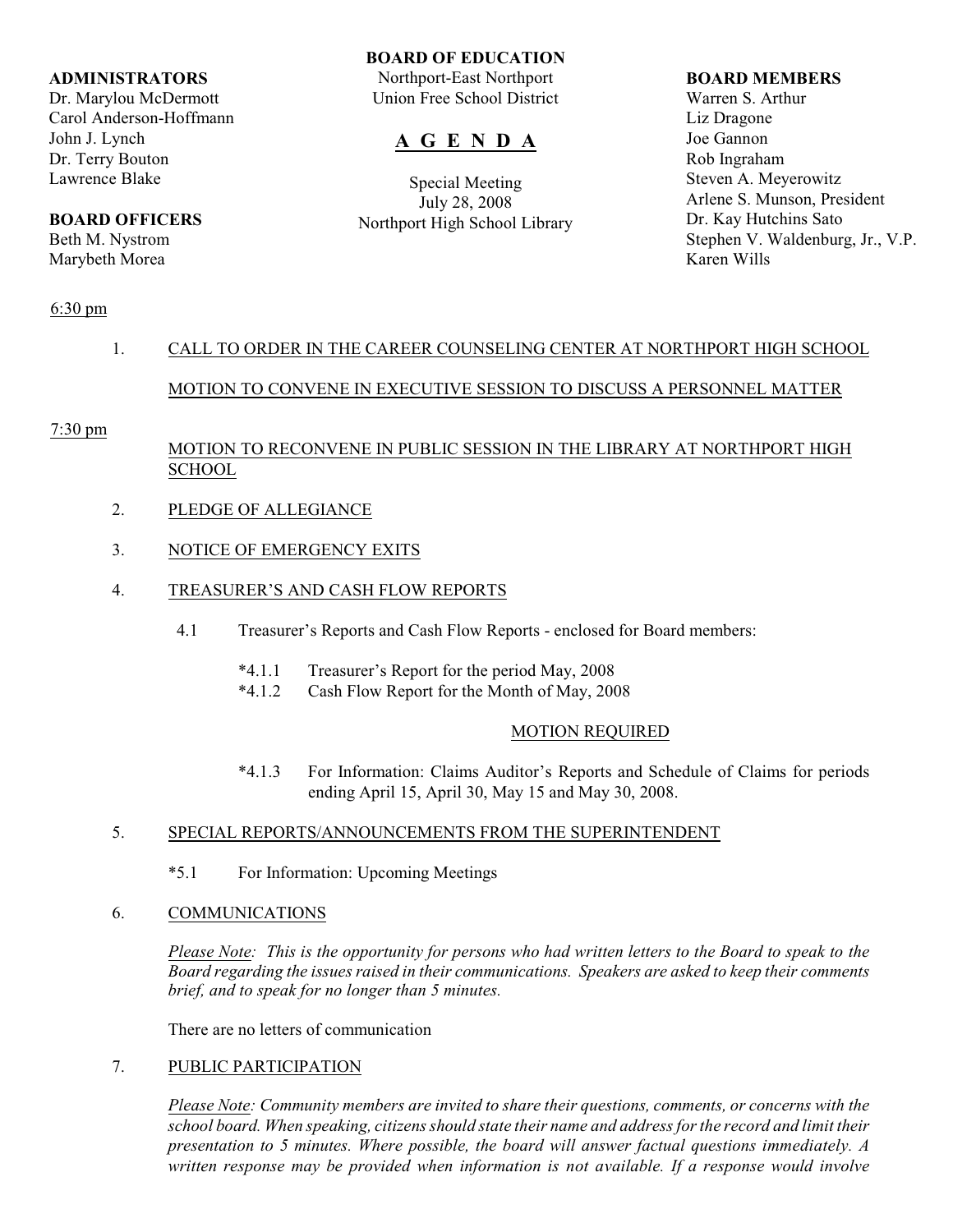*discussion of board policy or decisions which might be of interest to citizens not present at the meeting, the board may place the item on a future meeting agenda*.

#### 8. SUPERINTENDENT'S REPORT, GENERAL - FOR BOARD ACTION

8.1 Recommendation to approve the following Personnel Schedules:

|          | $*8.1.1$ Schedule A | $\sim$           | Certified Staff         |
|----------|---------------------|------------------|-------------------------|
| $*8.1.2$ | – Schedule B        | $\sim$ 100 $\mu$ | Non-Instructional Staff |
|          | $*8.1.3$ Schedule F | $\sim$           | Change of Name          |

# MOTION REQUIRED

8.2 Recommendation to receive for a first reading revisions to the following policy: WITHDRAWN

\*8.2.1 Policy #5160, *"Student Attendance"*

8.3 Recommendation to receive for a second reading and to adopt revisions to the following policies:

\*8.3.1 Policy #9501, *"Condition of Employment - Cabinet Members"*

### MOTION REQUIRED

\*8.3.2 Policy #9502, *"Condition of Employment - Directors"*

### MOTION REQUIRED

\*8.3.3 Policy #5131.7, *"Lunch Leave"*

#### MOTION REQUIRED

- 8.4 Recommendation to receive for a second reading and to adopt the following textbook:
	- 8.4.1 Imaginez: le francais sans frontieres Cherie Mitschke Vista Higher Learning  $11<sup>th</sup> - 12<sup>th</sup>$  Grades

### MOTION REQUIRED

- 8.5 Recommendation to receive for a first reading the following textbooks:
	- 8.5.1 Java Software Solutions John Lewis, et. al. Pearson Addison Wesley 11<sup>th</sup> - 12<sup>th</sup> Grades
	- 8.5.2 Mathematics Course 3: Pre-Algebra Jennie M. Bennett, et. al. Holt, Rinehart and Winston 8<sup>th</sup> Grade
	- 8.5.3 Mathematics Course 2 Jennie M. Bennett, et. al. Holt, Rinehart and Winston  $7<sup>th</sup>$  Grade

#### MOTION REQUIRED

#### 9. SUPERINTENDENT'S REPORT, FINANCIAL - FOR BOARD ACTION